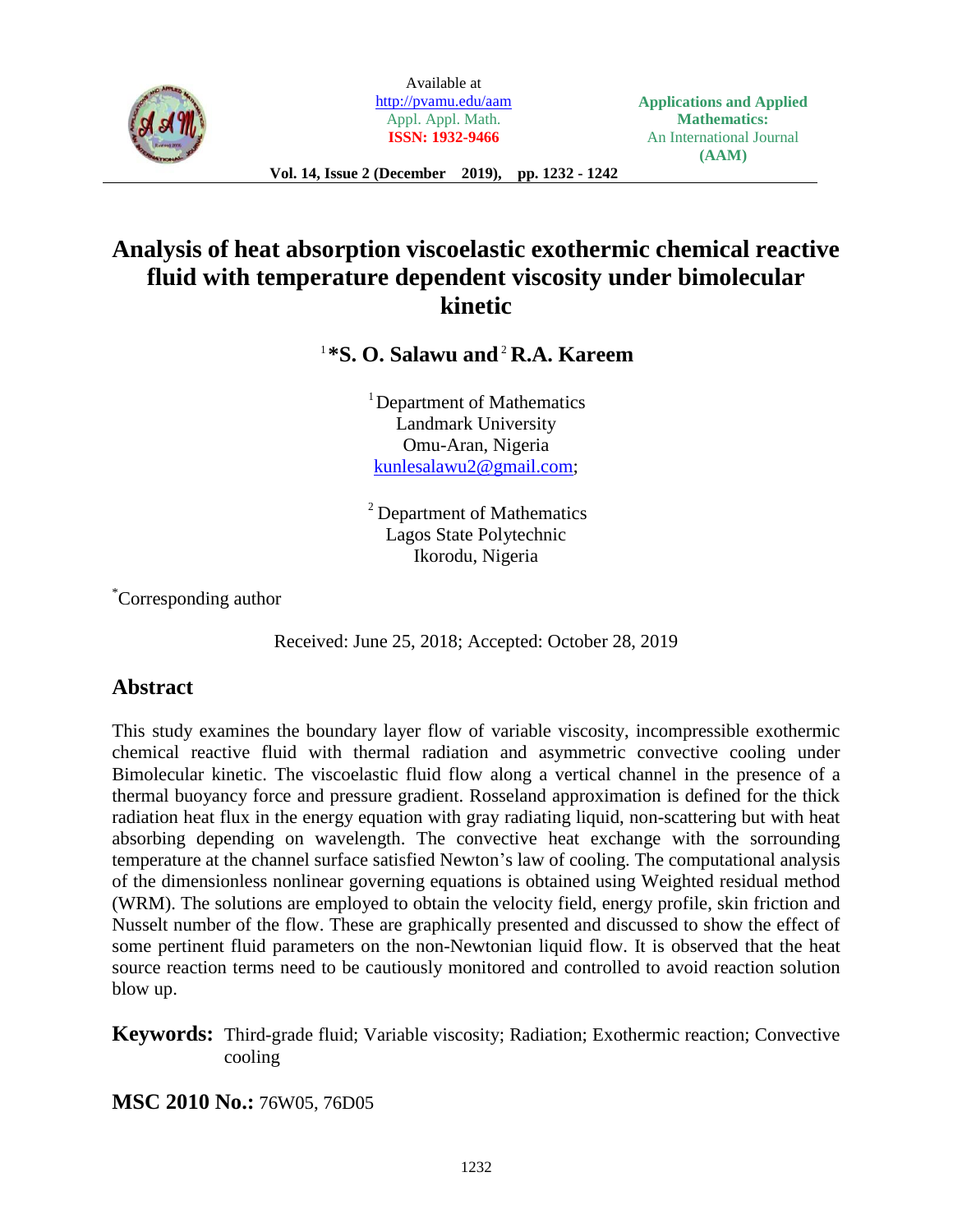#### **1. Introduction**

Flow of liquids through a vertical boundary layer, non-movable plate with heat absorption continue to gain substantial attention due to its numerous usefulness and applications for a wide spectrum of industrial system, such as combustion chamber, rocket engine, thermal insulation, geothermal reservoirs and so on, Hassan and Salawu (2019). Previous prime studies regarding convective flow over plates with thermal radiation immersed in an ambient fluid have been established in the research work of (Baker et al. (1976); Makinde (2009); Dada and Salawu (2017)).

The flow of non-Newtonian fluid through a channel is a vital area of study due to its industrial and engineering applications, for example, polymer extrusion, nuclear reactor design, geophysics, energy storage systems, crude oil, Salawu and Fatunmbi (2017). A wide collection of mathematical formulations has been established to prompt the nonlinear stress-strain features of such fluids that show viscous and elastic characteristics. A thorough study of such models that comprises of the upper convected Maxwell, second order Reiner-Rivlin and Walters-B models were given in Zahorski (1982). For greatly elastic fluids, including melts polymer, the upper convected Maxwell (UCM) classical formulation has shown to be dependable. This viscoelastic fluid flow model gives the generality of the Maxwell material classical model for the distortion of material by the applying upper converted derivative that was initiated by Oldroyd (1950). Several theoretical, experimental and computational analyses have been exploited for this model. In Horikawa (1987), the flow of UCM fluid by applying the perturbation technique via finite difference scheme for an inclined cylinder with fixed length was reported. It was obtained from the studied that the non-Newtonian fluid tends to flow axially in the neighborhood of the cylinder. The spectral computational results for three dimensional flows under motionless loading conditions for a UCM fluid was presented by Roberts and Walters (1992). The results show that viscoelasticity enhances the load bearing capacity. Many studies relating to heat transfer of viscoelastic third grade liquids have been investigated (Makinde (2009); Yurusoy and Pakdemirli (2002)), but the studies have a deficiency in rational and systematic investigation of the thermodynamics cases with reference to the responses of varying viscosity and reactive chemical kinetics of the flow system.

The study of reacting viscous liquids is very vital in hydrodynamics lubricant and engineering heat transfer systems, (Chinyoka (2008); Makinde and Sibanda (2000); Chinyoka and Makinde (2011)). Many reactive lubricants are used in industry and engineering practices, e.g. synthetic esters, hydrocarbon oils, polyphenylethers and many more; their effectiveness relies basically on time to time temperature difference, Okedoye and Salawu (2019). Hence, the influence of variable viscosity and thermal conductivity on dissipation heat transfer and inclined magnetic field was examined by Salawu and Dada (2016), while (Kareem and Salawu (2017); Salawu and Amoo (2016)) investigated the impacts of thermal conductivity and variable viscosity on soret and dufour in non-Darcy porous media with dissipation and magnetic field. The second law thermodynamic for a reactive variable viscosity couette flow under Arrhenius kinetics in a channel was analyzed by (Kobo and Makinde (2010); Makinde and Aziz (2010)). It is therefore essential to examine the thermal loading characteristics and heat transport conditions of reactive viscous fluids to scale their significance as lubricants.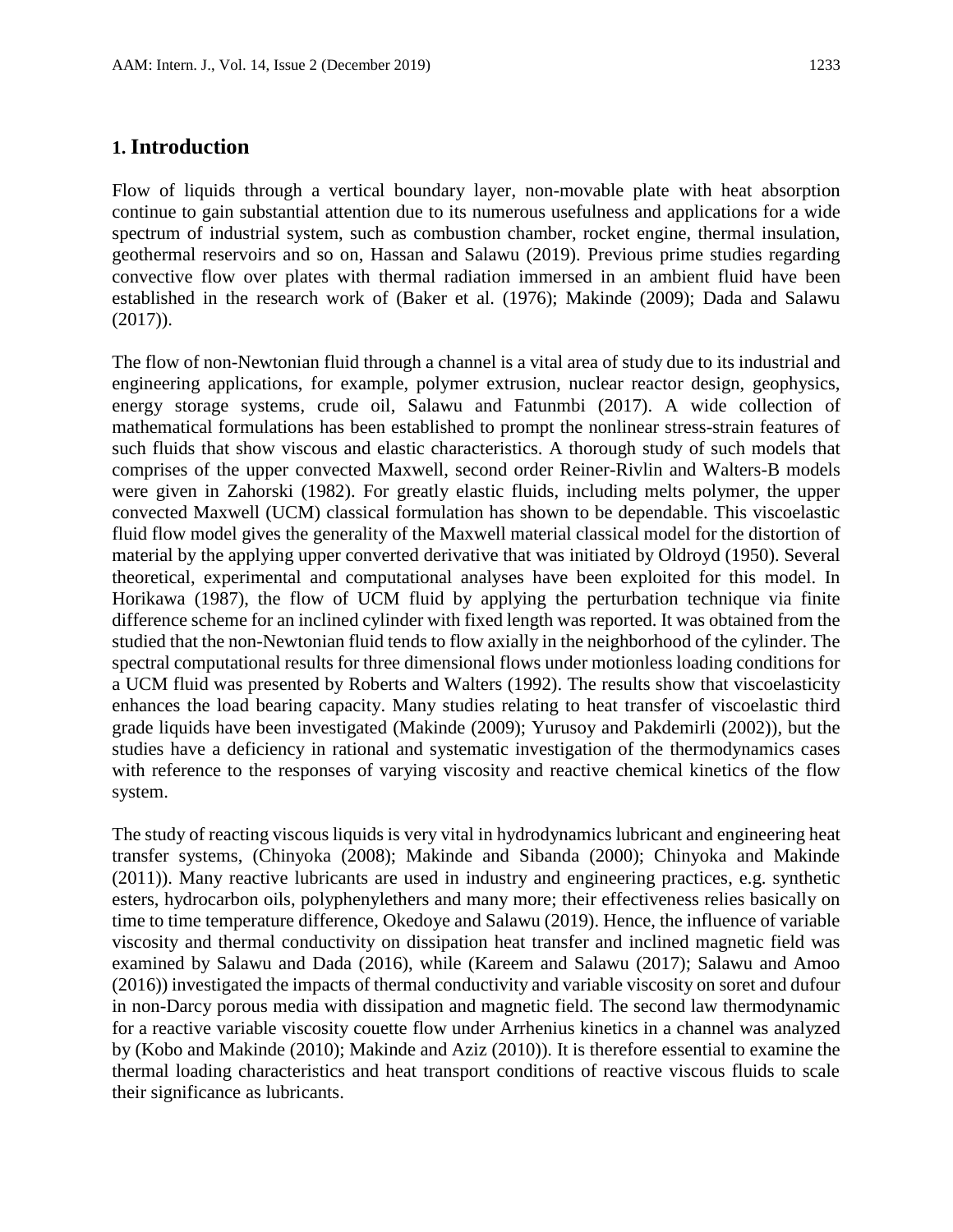In the present study, the flow is assumed to be driven by thermal convection and axial pressure gradient. The aim of this current study is to carry out an analysis on the radiative heat transfer of variable viscosity third-grade exothermic chemical reactive flow with heat absorption and asymmetric convective cooling under bimolecular chemical kinetic. The mathematical model for the exothermic reactive flow is offered in section 2. Section 3 shows the review and implementation of Weighted residual method for the solution process while in section 4, the computational and graphical results are established and quantitatively discussed with reference to different existing fluid parameters in the system.

#### **2. Mathematical Formulation**

Consider laminar, incompressible, isotropic chemical reaction of variable viscosity third-grade liquid flow along non-moveable parallel plates with thermal radiation as portrayed in Figure 1. The non-Newtonian formulation is used to create the viscoelastic influences. The flow is propelled by Bimolecular chemical kinetics and assumed to be driven by the combined effect of the thermal buoyancy force and axial pressure gradient. The flow is along the direction of  $x$  with  $y$ -axis perpendicular to the flow. The channel surfaces are subjected to convective exchange of heat with the ambient temperature. Following Chinyoka and Makinde (2011), and ignoring time-dependent and the fluid reactive viscose consumption. The velocity and temperature balance equation governing the flow are as follows:



**Figure 1.** Geometry of the flow

$$
-\frac{d\overline{P}}{d\overline{x}} + \frac{d}{d\overline{y}} \left[ \overline{\mu}(T) \frac{d\overline{u}}{d\overline{y}} \right] + 6\psi \frac{d^2 \overline{u}}{d\overline{y}^2} \left( \frac{d\overline{u}}{d\overline{y}} \right)^2 + \rho g \beta (T - T_0) = 0, \tag{1}
$$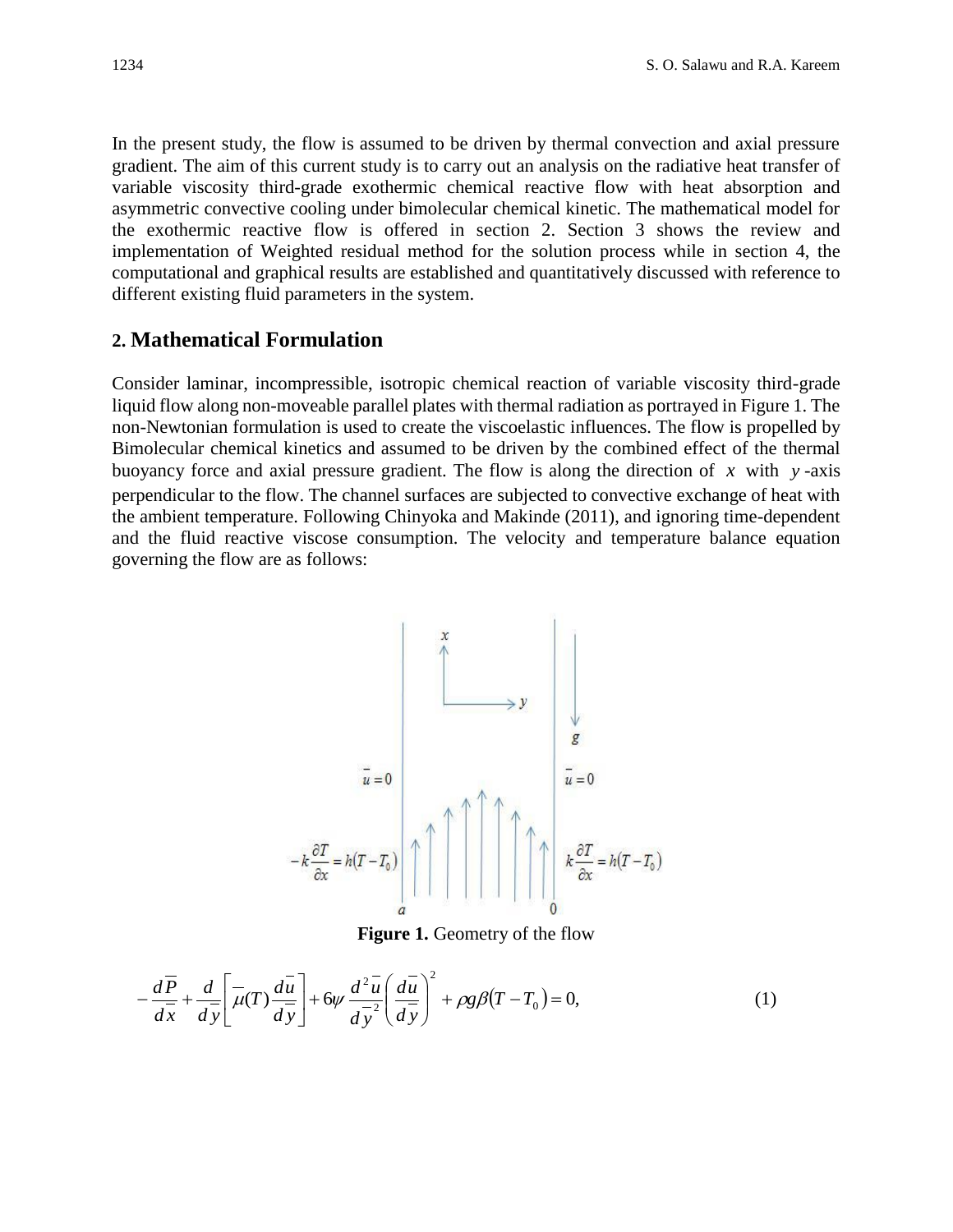$$
\frac{d}{d\overline{y}}\left(k\frac{dT}{d\overline{y}}-q^r\right)+\left(\frac{d\overline{u}}{d\overline{y}}\right)^2\left[\overline{\mu}(T)+2\psi\left(\frac{d\overline{u}}{d\overline{y}}\right)^2\right]+QCA\left(\frac{KT}{\nu l}\right)^m\exp\left(-\frac{E}{RT}\right)-Q_0(T-T_0)=0,
$$
\n(2)

With the boundary conditions as:

$$
\overline{y} = a, \overline{u} = 0, -k \frac{dT}{d\overline{y}} = h(T - T_0),
$$
  
\n
$$
\overline{y} = a, \overline{u} = 0, k \frac{dT}{d\overline{y}} = h(T - T_0).
$$
\n(3)

Here, *u*, *T*, *T*<sub>0</sub>, *a*, *P*,  $\rho$ ,  $\psi$  and  $\beta$  are respectively the axial velocity of the fluid, fluid temperature, temperature of the ambient, channel width, fluid pressure, density, material coefficients and expansivity coefficient. The terms  $E, k, h, Q, Q_0, R, A, C, l, K, m$ and  $\upsilon$  are the activation energy, thermal conductivity, heat transfer coefficient, heat of reaction, heat source, universal gas constant, reaction rate constant, initial species concentration, Plancks number, Boltzmanns constant, numerical exponent and vibration frequency respectively.

The Rosseland approximation is adopted for the expression of thick radiation heat flux  $q^r$  in the heat equation that can be defined as  $q^r = \frac{160I_{\infty}}{3.8} \frac{a}{\sqrt{1.2}}$  $3 \overline{d}^2$ 3  $=$  $\frac{16}{1}$ *dy*  $q^r = \frac{16\sigma T_{\infty}^3}{2r^2} \frac{d^2T}{r^2}$ δ  $\frac{\sigma I_{\infty}}{\sigma I_{\infty}} \frac{d^{2}I}{dt^{2}}$  where  $\sigma$  is the Stefan-Boltzmann and  $\delta$ is the mean absorption coefficient. The temperature dependent viscosity  $(\bar{\mu})$  is defined to be  $\overline{\mu}(T) = \mu_0 e^{-\varepsilon (T-T_0)}$ , where  $\varepsilon$  is the variation viscosity term and  $\mu_0$  is the initial viscosity dynamic of the fluid.

Introducing the dimensionless quantities  $(4)$  into equations  $(1)$  to  $(3)$  along with the temperature dependent viscosity and thermal radiation.

$$
x = \frac{\overline{u}}{a}, y = \frac{\overline{y}}{a}, u = \frac{\rho a \overline{u}}{\mu_0}, G = -\frac{dP}{dx}, \theta = \frac{E(T - T_0)}{RT_0^2}, P = \frac{\overline{P} \rho a^2}{\mu_0^2}, N = 1 + \frac{4}{3} R,
$$
  
\n
$$
r = \frac{\varepsilon RT_0^2}{E}, \gamma = \frac{\psi \mu_0}{\rho^2 a^4}, n = \frac{RT_0}{E}, \omega = \frac{\mu_0^3 e^{\overline{RT}}}{\rho^2 Q A a^4 C} \left(\frac{U}{RT_0}\right)^m, G t = \frac{\rho^2 a^3 g \beta RT_0^2}{\mu_0^2 E}, \mu = \frac{\overline{\mu}}{\mu_0}, \qquad (4)
$$
  
\n
$$
Q = \frac{Q_0 T_0^2 R K e^{\frac{E}{RT}}}{E^2 Q A C} \left(\frac{U}{KT_0}\right)^m, \lambda = \frac{Q E A a^2 C e^{-\frac{E}{RT}}}{RKT_0^2} \left(\frac{KT_0}{U} \right)^m, Bi = \frac{ah}{K}, R = \frac{4\sigma T_{\infty}^3}{\delta k}.
$$

Therefore, the main equations becomes: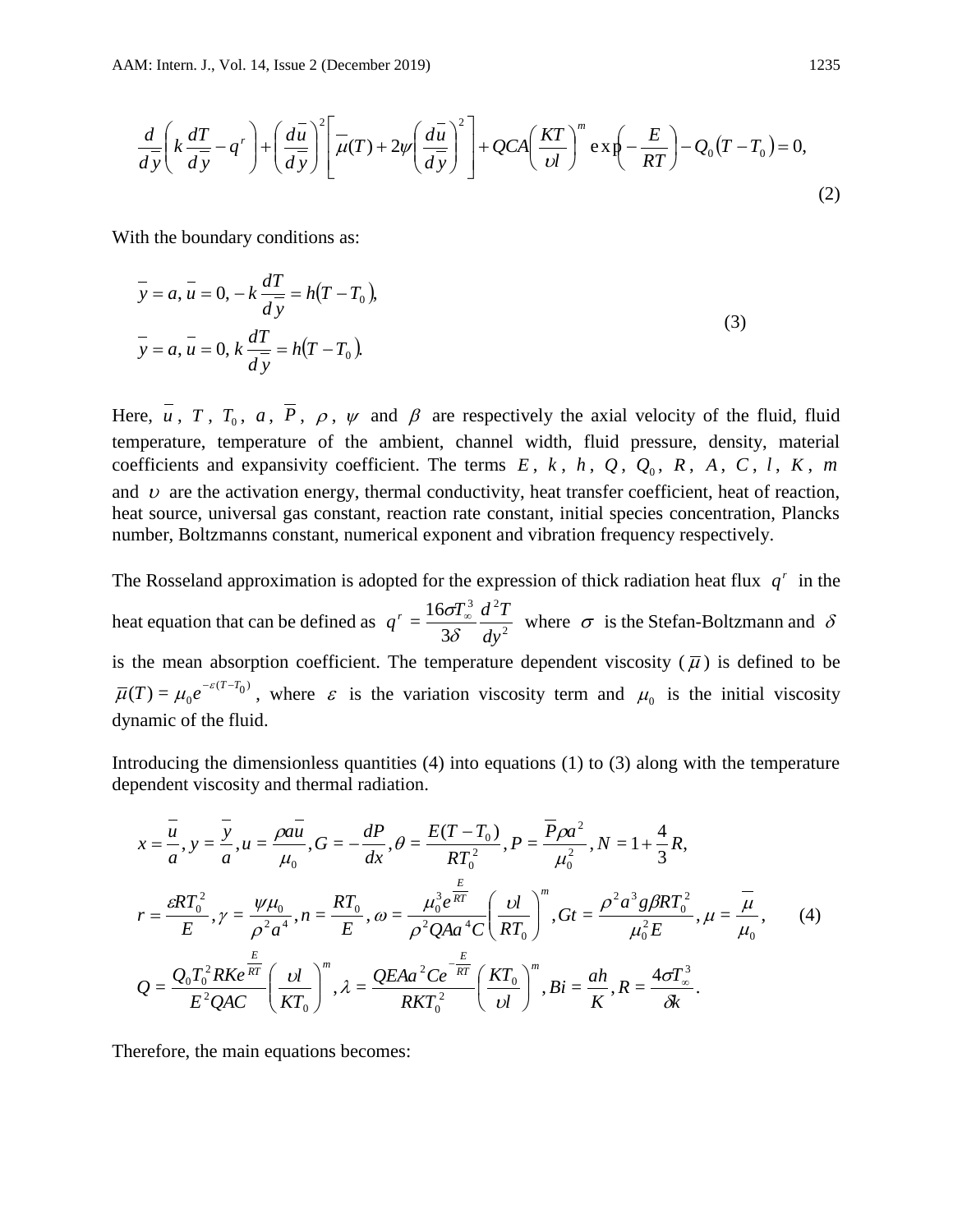$$
G + e^{-r\theta} \frac{d^2 u}{dy^2} - r e^{-r\theta} \frac{d\theta}{dy} \frac{du}{dy} + 6\gamma \frac{d^2 u}{dy^2} \left(\frac{du}{dy}\right)^2 + Gt\theta = 0,
$$
\n(5)

$$
N\frac{d^2\theta}{dy^2} + \lambda \left\{ (1+n\theta)^m e^{\frac{\theta}{1+n\theta}} + \omega \left( \frac{du}{dy} \right)^2 \left[ e^{-r\theta} + 2\gamma \left( \frac{du}{dy} \right)^2 \right] - Q\theta \right\} = 0,
$$
\n(6)

The boundary conditions are obtained as follows:

$$
u = 0, \frac{d\theta}{dy} = -Bi\theta \quad y = 1,
$$
  

$$
u = 0, \frac{d\theta}{dy} = Bi\theta \quad y = 0.
$$
 (7)

where  $G_t$ ,  $G$ ,  $\lambda$ ,  $\gamma$ ,  $n$ ,  $N$ ,  $\omega$ ,  $r$ ,  $Bi$  and  $Q$  represent the Grashof number, pressure gradient parameter, Frank-kamenetskii parameter, non-Newtonian parameter, activation energy parameter, radiation parameter, viscous heating parameter, variable viscosity parameter, Biot number and heat absorption parameter respectively.

#### **3. Method of solution**

The Weighted residual method see (Kareem et al. (2020); Salawu et al. (2019)) is about looking for an approximate solution, in the polynomial form to the differential equation in the form

$$
D[u(y)] = f \text{ in the domain } S, \quad B_{\mu}[u] = \gamma_{\mu} \text{ on } \partial S,
$$
 (8)

where  $D|u|$  denotes a differential operator for spatial derivatives of the dependent variables,  $u$ , *f* are the function for a known position,  $B_\mu[u]$  represents the approximate number of boundary conditions with S been the domain and  $\partial S$  the boundary. By assuming a solution to  $u(y)$ , an expression of the form

$$
u(y) \approx w(y, c_1, c_2, c_3 \dots c_n), \tag{9}
$$

which depends on a number of unknowns  $c_1, c_2, c_3...c_n$  and is such that for arbitrary value  $c_i$ 's the boundary conditions are satisfied and the residual equation become

$$
E(y,c_i) = L(w(y,c_i)) - f(y),\tag{10}
$$

The aim is to reduce the residual  $E(y, c)$  to zero in some average sense over the domain. That is

$$
\int_{Y} E(y, c) W_i dy = 0 \quad i = 1, 2, 3, n,
$$
\n(11)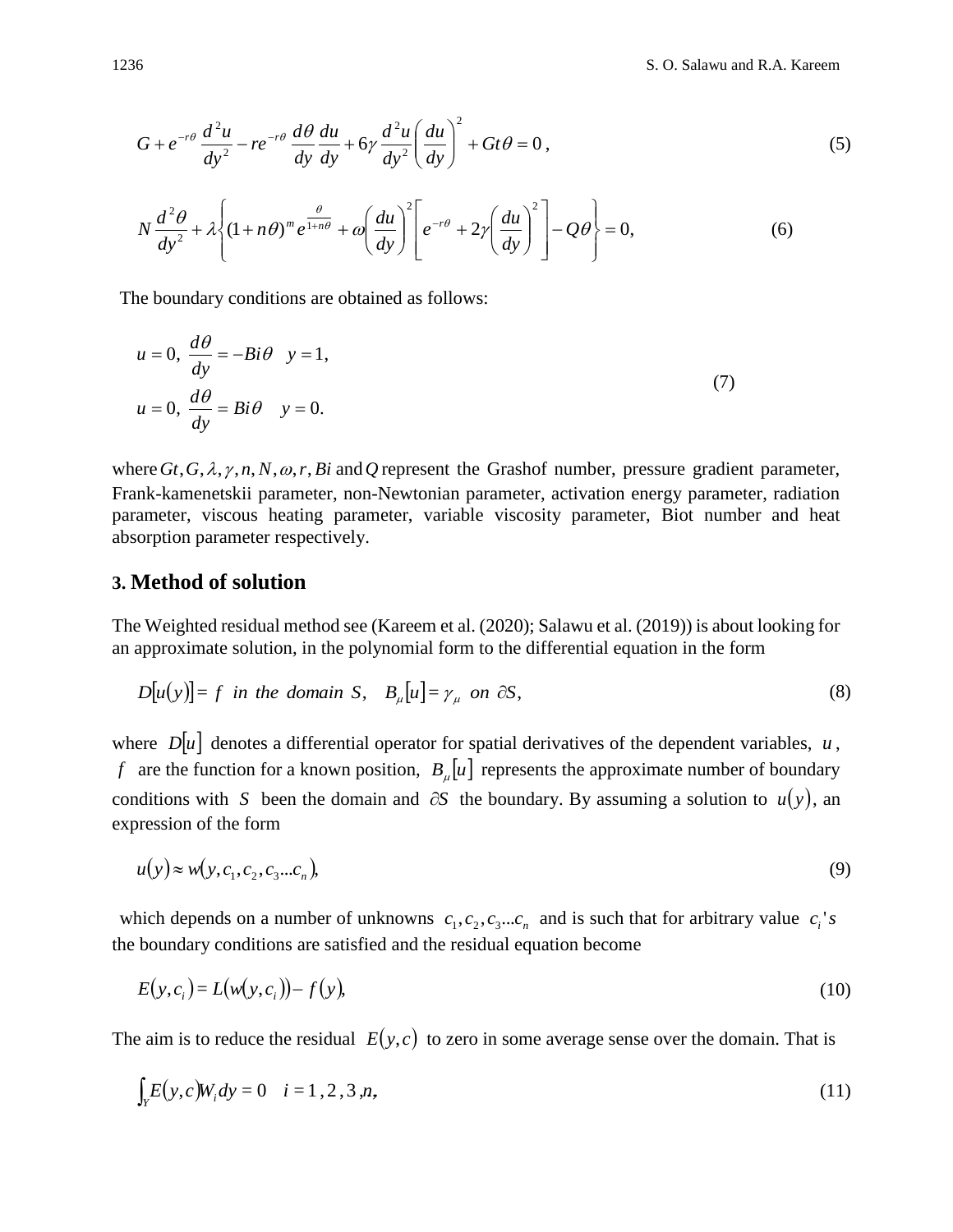where the number of weight functions  $W_i$  is the same as the number of unknown constants  $c_i$  in w . therefore, the weighted functions are taken to be Dirac delta functions. That is,  $W_i(y) = \delta(y - y_i)$ , such that the error is zero at the chosen nodes  $y_i$ . That is, integration of equation (11) with  $W_i(y) = \delta(y - y_i)$  results in  $E(y, c_i) = 0$ .

Applying WRM to equations (5) to (7), supposing a polynomial with unknown coefficients or parameters to be determined later, this polynomial is called the basis function which are taken as follow:

$$
u(y) = \sum_{i=0}^{n} a_i y^i, \qquad \theta(y) = \sum_{i=0}^{n} b_i y^i.
$$
 (12)

By imposing the boundary conditions (7) on the basis functions (12) and substitute the basis functions on equations (5) and (6) to obtain the residual as

$$
u_r = G + e^{-r(b_{10}y^{10} + b_9y^9 + b_8y^8 + b_7y^7 + b_6y^6 + b_5y^5 + b_4y^4 + b_3y^3 + b_2y^2 + b_1y + b_0)}(90y^8a_{10} + 72y^7a_9 + 56y^6a_8 + 42y^5a_7 + 30y^4a_6 + 20y^3a_5 + 12y^2a_4 + 6ya_3 + 2a_2) - \dots
$$
\n(13)

$$
\theta_r = N(90y^8b_{10} + 72y^7b_9 + 56y^6b_8 + 42y^5b_7 + 30y^4b_6 + 20y^3b_5 + 12y^2b_4 + 6yb_3 + 2b_2) + \lambda \left( \left(n(b_{10}y^{10} + b_9y^9 + b_8y^8 + b_7y^7 + b_6y^6 + b_5y^5 + b_4y^4 + b_3y^3 + b_2y^2 + \dots \right) \right)
$$
 (14)

Reducing the error to zero by collocating the residual equations at regular interval within the boundary domain when  $Gt = 2, m = 0.5, \gamma = 1, n = 1, r = 0.1, Bi = 1, \lambda = 0.5, Q = 1, N = 1, G = 0.5$ and  $\beta = 1$ . That is, *R*  $y_r = \frac{(b-a)r}{R}$ , where  $r = 1, 2, ..., R-1$  and  $a = 0, b = 1, R = 10$ . The unknown constant coefficients are obtained using MAPLE software.

Therefore, the dimensionless momentum and temperature equations are gotten as follows:

$$
u = u = -24.225x^{4} + 121.12\overline{y}^2 - 258.38\overline{y}^8 + 306.77\overline{y}^2 - 222.63\overline{y}^6
$$
  
+102.9260 - 30.7468 + 5.604 $\overline{y}^2$  - 0.888 $\overline{y}^2$  + 0.4490

$$
Q = \theta = 1.5982 \times 10^{-37} y^{10} - 8.0192 \times 10^{-37} y^9 + 1.7374 \times 10^{-36} y^8 - 2.1280 \times 10^{-36} y^7 + 1.6202 \times 10^{-36} y^6 - 7.9379 \times 10^{-37} y^5 + 2.5035 \times 10^{-37} y^4 - 4.9373 \times 10^{-38} y^3 + ...
$$
 (16)

The weighted residual method scheme is repeated for variation in values of the parameters  $G_t, m, \gamma, n, r, Bi, \lambda, Q, N, G$  and  $\beta$ .

The other quantities of engineering interest are the skin friction  $(\tau)$  and the wall heat transfer rate (*Nu*) defined as follows: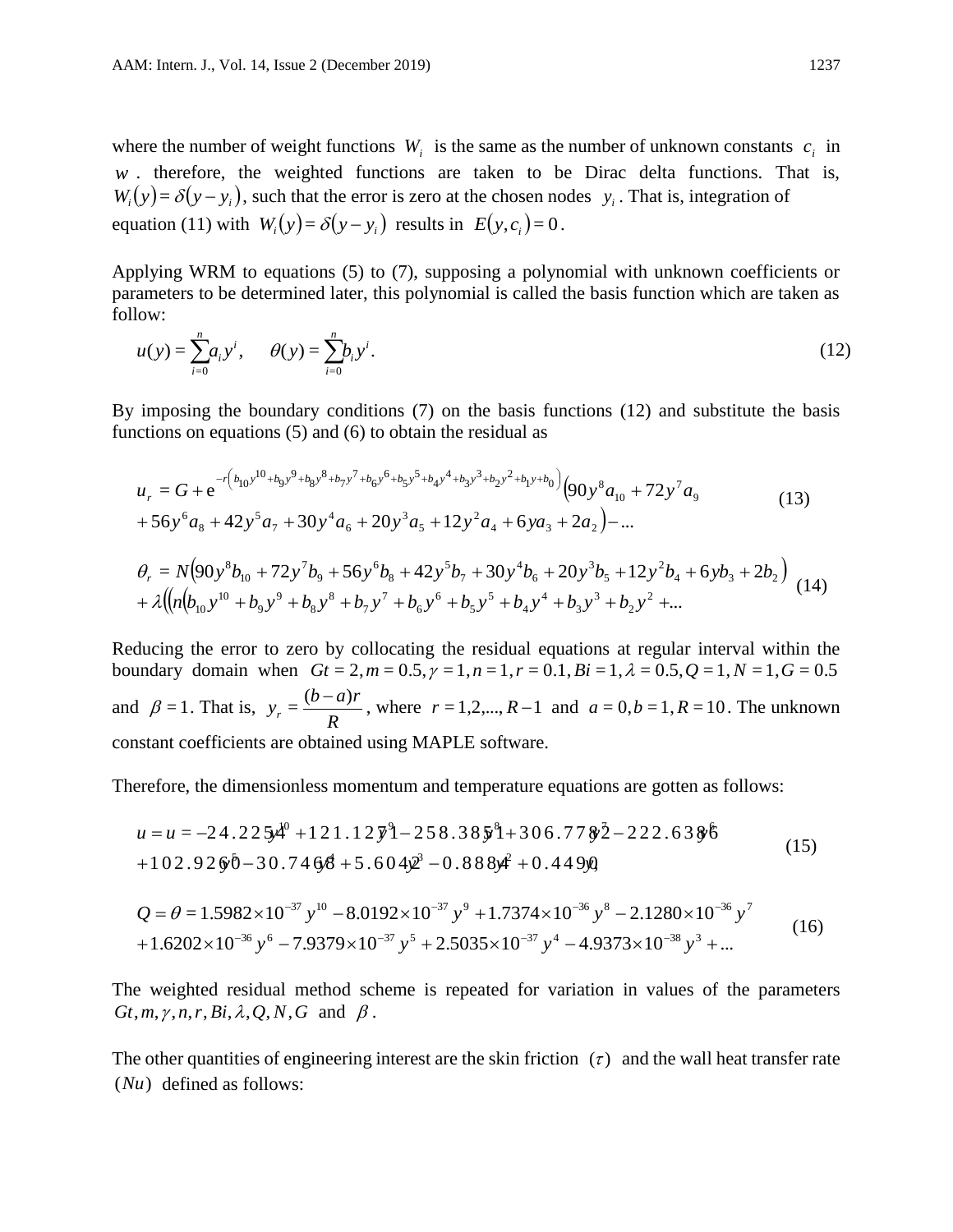$$
\tau = \frac{\partial u}{\partial y}, \quad Nu = -\frac{\partial \theta}{\partial y}.
$$
\n(17)

#### **4. Discussion of Results**

In order to get clear insight into the work, a semi analytical solution to the dimensionless momentum, energy, skin friction and wall temperature are computed using Weighted residual method coupled with collocation technique. All graphs agreed with the default parameter values except otherwise specified on the respective graph.

The effect of variational rise in the values of the thermal Grashof number  $(Gt)$  on the momentum field is portrayed in Figure 2. It is noticed that a rise in the values of the thermal buoyancy force relative to the hydrodynamic viscosity forces in the boundary layer result in an enhancement in the velocity distributions as shown in the figure. Figure 3 shows the impact of the third-grade parameter  $(y)$  on the flow rate profile. From the figure, the flow velocity decreases as the non-Newtonian material parameter increases. The behaviour is due to a rise in the fluid particle bonding force that causes the liquid to be more viscoelastic thereby reduces the flow within the system. The sliding movement is as a result of the disproportion between the asymmetric convective cooling and temperature of the plates as the viscoelastic parameter rises.



Figure 4 depicts the response of the fluid velocity to variation in the variable viscosity parameter (*r*) . It is observed from the plot that an increase in the parameter (*r*) reduces the viscosity of the liquid due to a rise in the heat transfer within the system and thereby consistently decreases the bonding force opposing the flow. This fundamentally leads to strengthening in the fluid velocity. Figure 5 demonstrates the effect of variations in the pressure gradient (G) on the fluid velocity. An increase in the pressure gradient causes an increase in the fluid momentum, i.e. the maximum velocity occur as the pressure gradient increases, which implies that the more the pressure applied in the channel, the faster the fluid flow.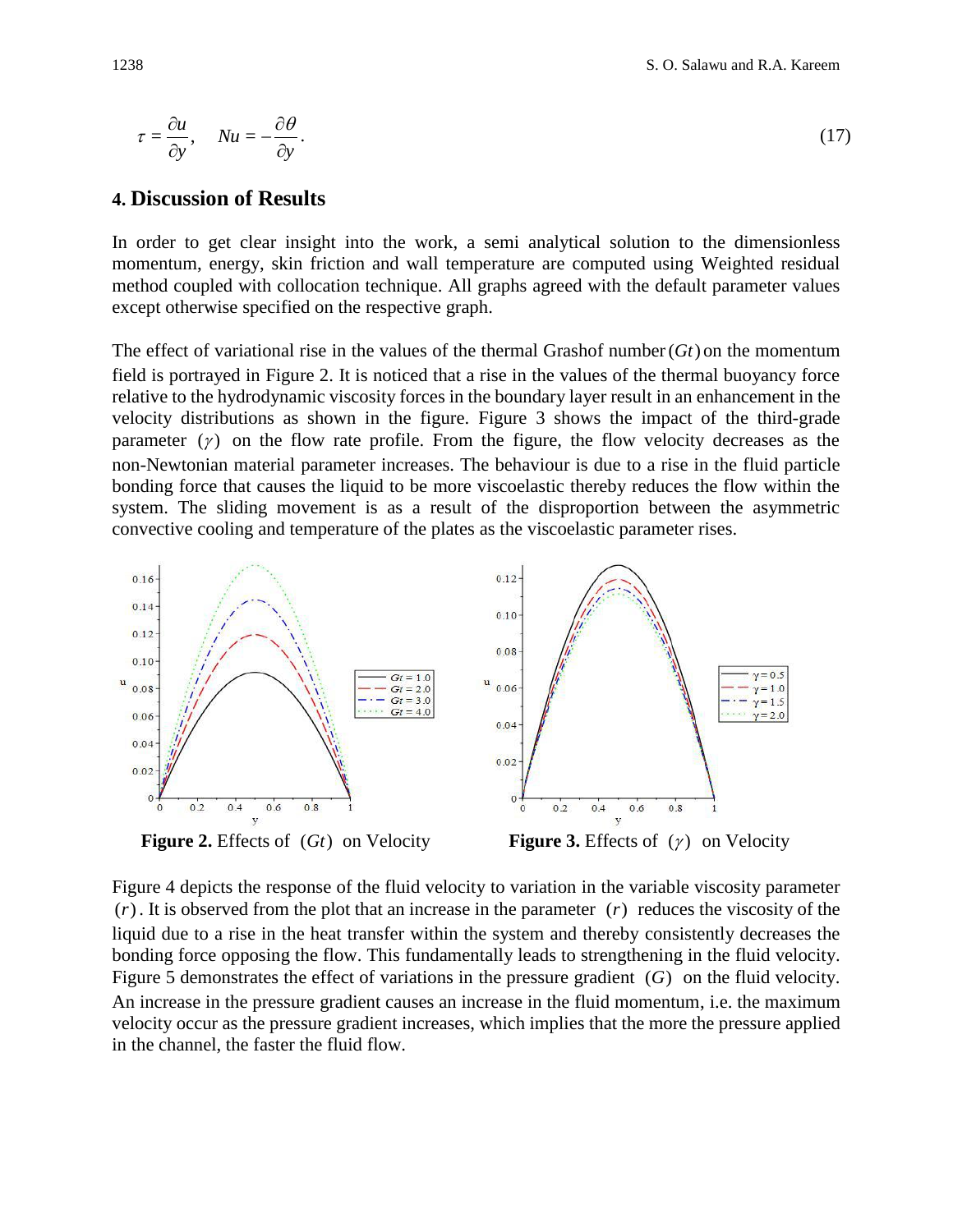

Figure 6 represents the effects of the Biot number (*Bi*) on the energy fields. As it is observed in the temperature boundary conditions, the more the Biot numbers the higher the convective cooling at the channel surfaces. This is therefore correspondingly diminishes the temperature at the surfaces and the bulk fluid. The whole temperature profile reduces with an enhancement of the Biot number as the fluid persistently regulates the surface temperature. The decreased temperature congruently increases the fluid viscosity that in turn reduces the fluid momentum. Figure 7 illustrates the response of the heat transfer to an increase in the reaction parameter  $(\lambda)$ . A rise in the parameter values  $(\lambda)$  causes a substantial rise in the viscous heating source which in turn increases the reaction rate and accordingly augments the temperature distribution. This is due to strengthening in the thermal viscous dissipation coupling that result in a sensible increase in the flow temperature field. The reaction of the fluid temperature to change in the thermal radiation is presented in the Figure 8. It is seen from the plot that as the values of parameter (*N*) rises, a decrease in the temperature field is experienced due to a reduction in the thermal boundary layer thickness that increases the amount of emission or transmission of energy in the form of waves or particles through the space or a material medium out of the system. Hence, heat transfer within the system reduces. Figure 9 shows the energy fields for various values of the heat sink parameter (*Q*) . The figure shows that an increase in the values of (*Q*) causes a decrease in the energy distributions as expected. This is because the energy boundary layer diminishes as the values rises which allow more heat to diffuse out of the third-grade exothermic chemical reactive fluid flow system.

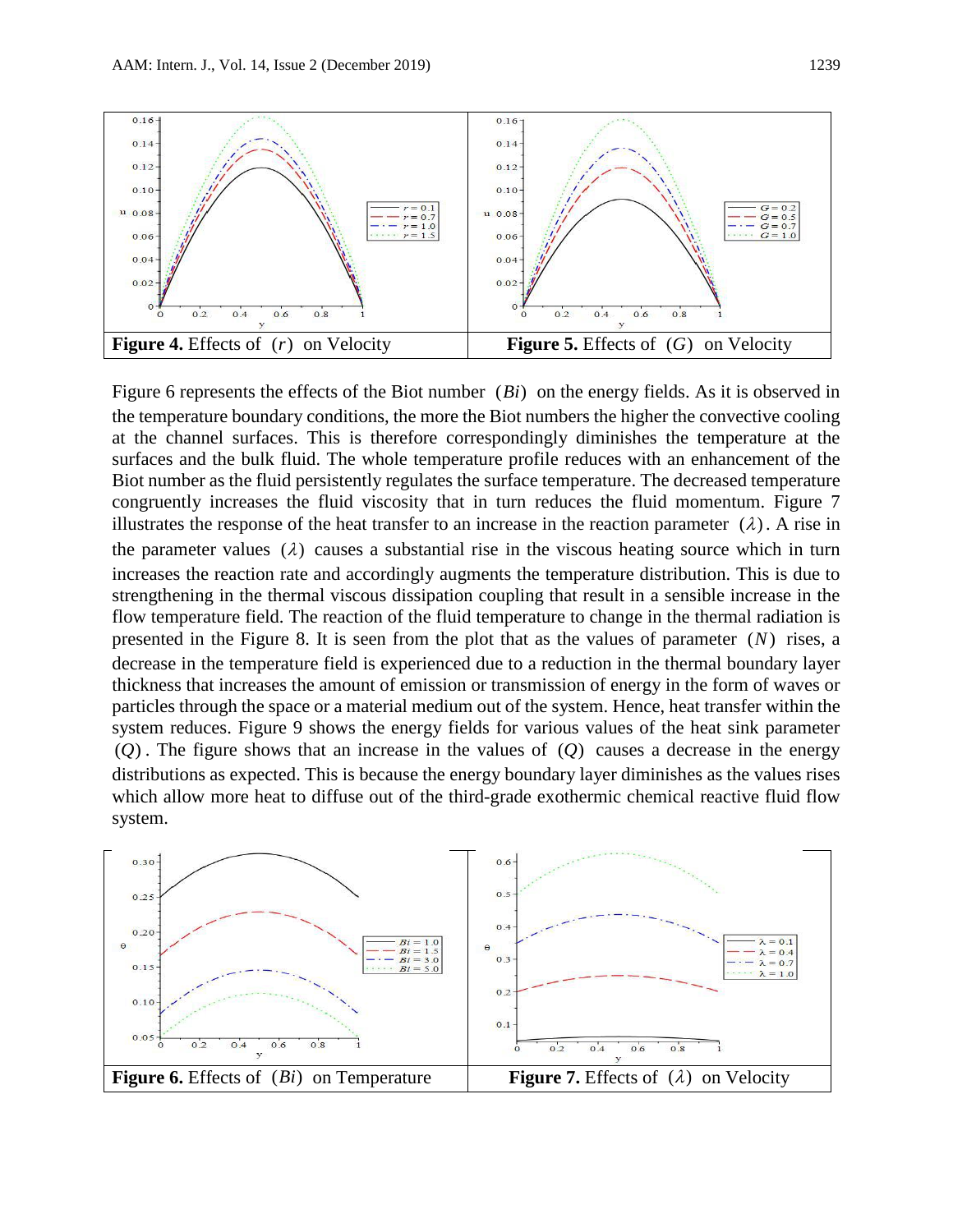

Figures 10 and 11 depict the effects of  $(Bi)$  and  $(G)$  on the skin friction. From the figures, it can be observed that the skin friction decreases as the values of the parameters (*Bi*) increases, but rises as the parameter values (G) enhances within the range  $0 \le y \le 0.5$ . This is because the boundary walls get thicker and thinner respectively as the values of the parameters rises. But a reverse in the behaviour is noticed as it moves far away from the surfaces, i.e  $y \ge 0.5$ , due to a total turn around in the thermal and momentum boundary layers of the fluid flow far away from the surfaces.

Figures 12 and 13 show the influence of the reaction parameter  $(\lambda)$  and radiation parameter  $(N)$ on the temperature gradient. It is found that the heat effect on the wall increases and decreases, respectively as the parameter values rises due to the deposition of chemical reaction particles at the channel surfaces that increase the thermal boundary layer. This leads to loss of heat to the surroundings due to radiation within the range  $0 \le y \le 0.5$ , but the heat gradient later decreases and rises respectively as it moves farther from the surfaces, i.e.  $y \ge 0.5$  toward the free stream flow in the system.

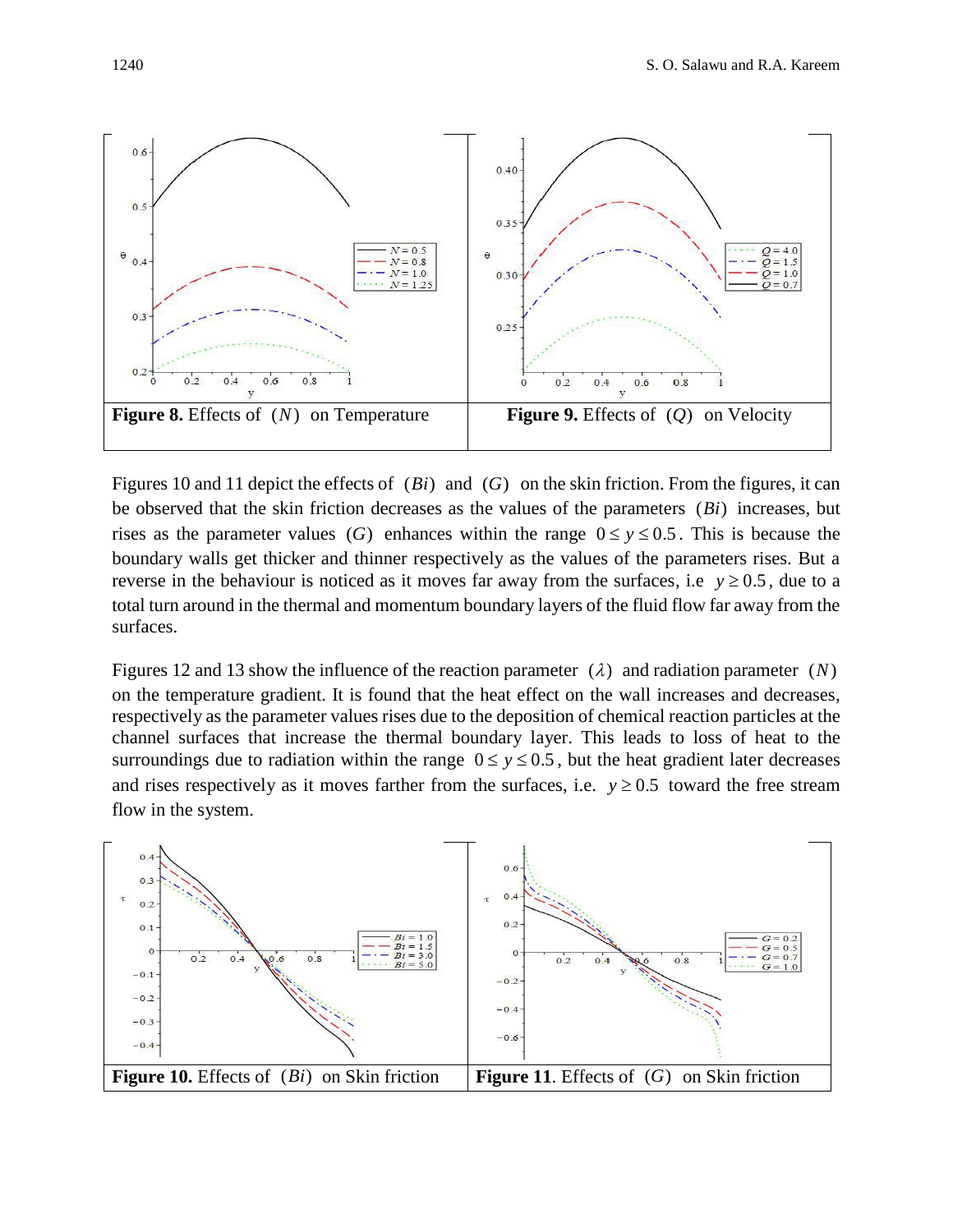

### **5. Conclusion**

A convergent and unconditionally stable Weighted residual method was developed and used to examine the radiative heat transfer of variable viscosity third-grade exothermic chemical reactive flow with heat absorption and asymmetric convective cooling under Bimolecular kinetic. It was noticed that there is an increase in the fluid momentum or energy field with an increase in the (i) thermal Grashof number (ii) fluid variable and (ii) pressure gradient. A decrease in the fluid momentum is noticed with a rise in the values of the non-Newtonian term, whereas high values of heat source parameter can cause a blow up of a reactive system. Hence, blow up in the system solution means that the reaction process needs to be cautiously monitored and controlled. More also, it is observed that the heat transfer rate within the system reduces as the values of Biot number, radiation and heat absorption increases due to a reduction in the thermal boundary layer thickness that causes heat to diffuse out of the system. The results from this study will assist in managing industrial and engineering processes where heat transfer is important.

#### **REFERENCES**

- Baker, L., Faw, R.E., Kalacki, F.A. (1976). Post accident heat removal-part I: Heat transfer within an internally heated non-boiling liquid layer. Nucl. Sci. Eng., vol. 61, pp.222-230.
- Chinyoka T. (2008). Computational dynamics of a thermally decomposable viscoelastic lubricant under shear. Transactions of ASME, Journal of Fluids Engineering, Vol. 130, pp.1-7.
- Chinyoka T., Makinde O.D. (2011). Analysis of transient Generalized Couette flow of a reactive variable viscosity third-grade liquid with asymmetric convective cooling. Mathematical and Computer Modelling, Vol. 54, pp.160-174.
- Dada, M.S., Salawu, S.O. (2017). Analysis of heat and mass transfer of an inclined magnetic field pressure-driven flow past a permeable plate. Applications and Applied Mathematics: An Int. J. (AAM), Vol. 12, pp.189-200.
- Hassan, R.A., Salawu, S.O. (2019). Analysis of buoyancy driven flow of a reactive heat generating third grade fluid in a parallel channel having convective boundary conditions. SN Applied